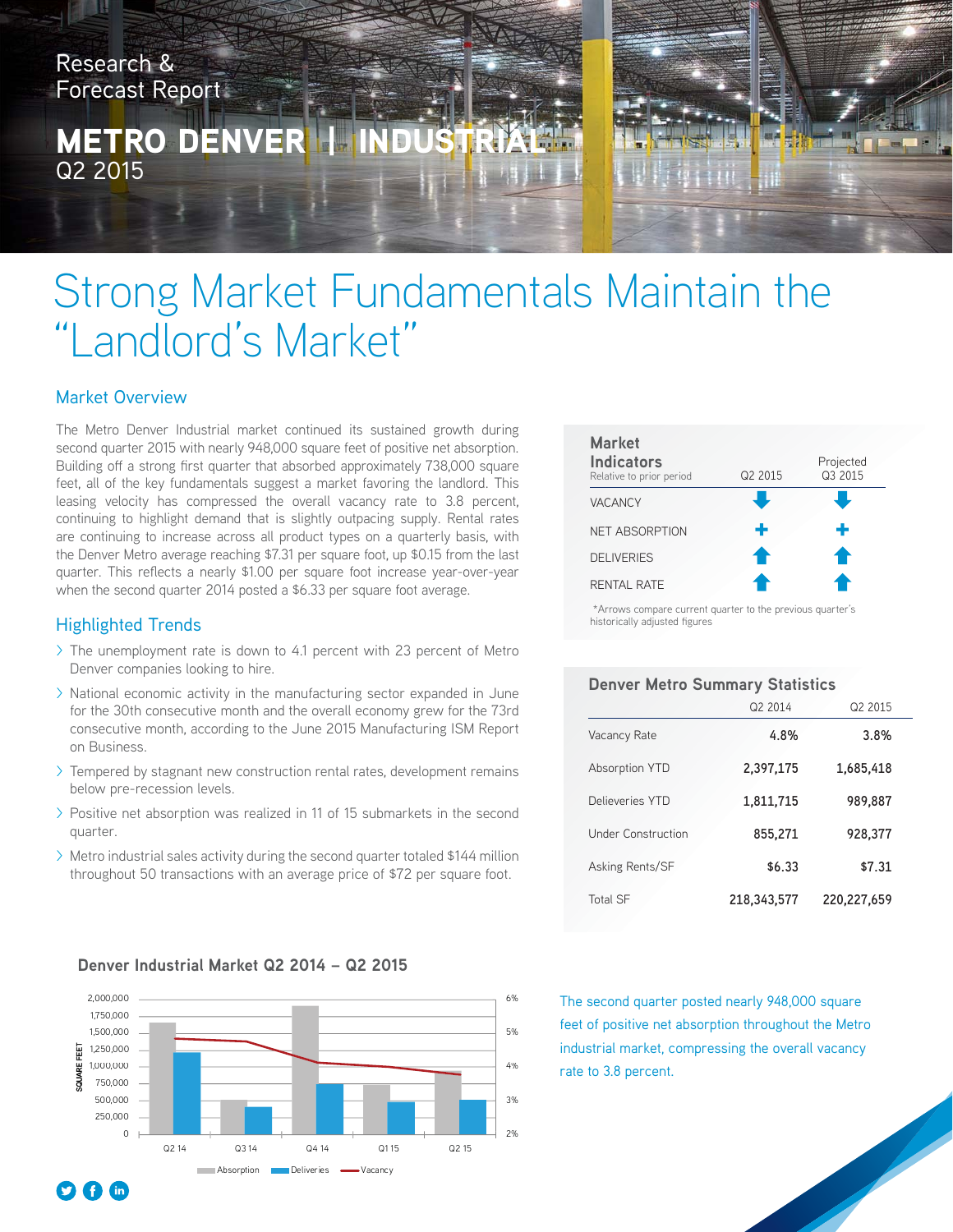#### Absorption

Sustained positive net absorption has been the hallmark of Denver's measured recovery from the recession. It was the second quarter five years prior (2010) in which Denver last posted negative absorption numbers. In keeping with this steady growth, the second quarter 2015 tallied 947,922 square feet of positive absorption. This was not quite the robust activity of the second quarter 2014 that saw 1,659,679 square feet of absorption. As previous trends suggest, the East I-70/Montbello submarket continues to see the strongest absorption numbers for industrial product. In terms of flex buildings, the Southeast submarket continues to see the most activity with 40,313 square feet of absorption.

#### Vacancy

The overall vacancy rate decreased in the second quarter to 3.8 percent, down 20 basis points from the previous quarter rate of 4.0 percent. Yearover-year, vacancy decreased 130 basis points from the second quarter 2014, when vacancy averaged 5.1 percent. With the direct vacancy rate decreasing to an almost unprecedented 3.3 percent, it provides some insight as to why landlords have been able to raise rates and continue a healthy pace of absorption. Most notably of the large industrial submarkets, the Northeast vacancy rate sits at 0.9 percent, while a flex submarket like the West market, has seen vacancy as low as 2.9 percent.

#### Deliveries & Construction

The second quarter brought about the delivery of over 520,000 square feet of new industrial product to the Metro Area market. At the end of the second quarter, a total of 928,377 square feet is currently under construction. The East I-70/Montbello submarket is seeing the most development of any other submarket throughout the Metro with over 86 percent of current construction located in the submarket. All 928,377 square feet of industrial product currently under construction is expected to be complete during the second half of 2015.

#### Rental Rates

Overall asking rental rates increased during the second quarter to \$7.31 per square foot, triple net—up from the first quarter average of \$7.18 per square foot. With such a tight market, the difference between asking rates and the actual leasing rates is shrinking. In addition, deals have been trending towards longer-terms, less tenant improvements, and less abatement. With average asking rates averaging \$9.86 per square foot in the Southwest for industrial space, a multitude of submarkets experienced rate increases with continued absorption. In the flex submarkets, Boulder still sets the high benchmark at \$13.94 per square foot.

#### Sales Activity

Sales activity in the second quarter was highlighted by the sale of Iliff Business Park closing at \$12,200,000. The property was approximately 95 percent occupied with a 7.25 percent cap rate. Highlighting increasing price per square foot sensitivity, this transaction substantiates continued cap rate compression, driven by a surplus of equity in the market. Investors are keeping a close eye on the ten-year treasury rate with creative financing allowing many deals to close. Demand for industrial product continues to strengthen, with an increasing appetite for valueadd opportunities. Overall, total transactions for the Metro Area reached 50 transactions totaling \$144,000,000 in sales volume.

#### **Absorption**



#### **Vacancy**



#### **Deliveries**



#### **Rental Rates**

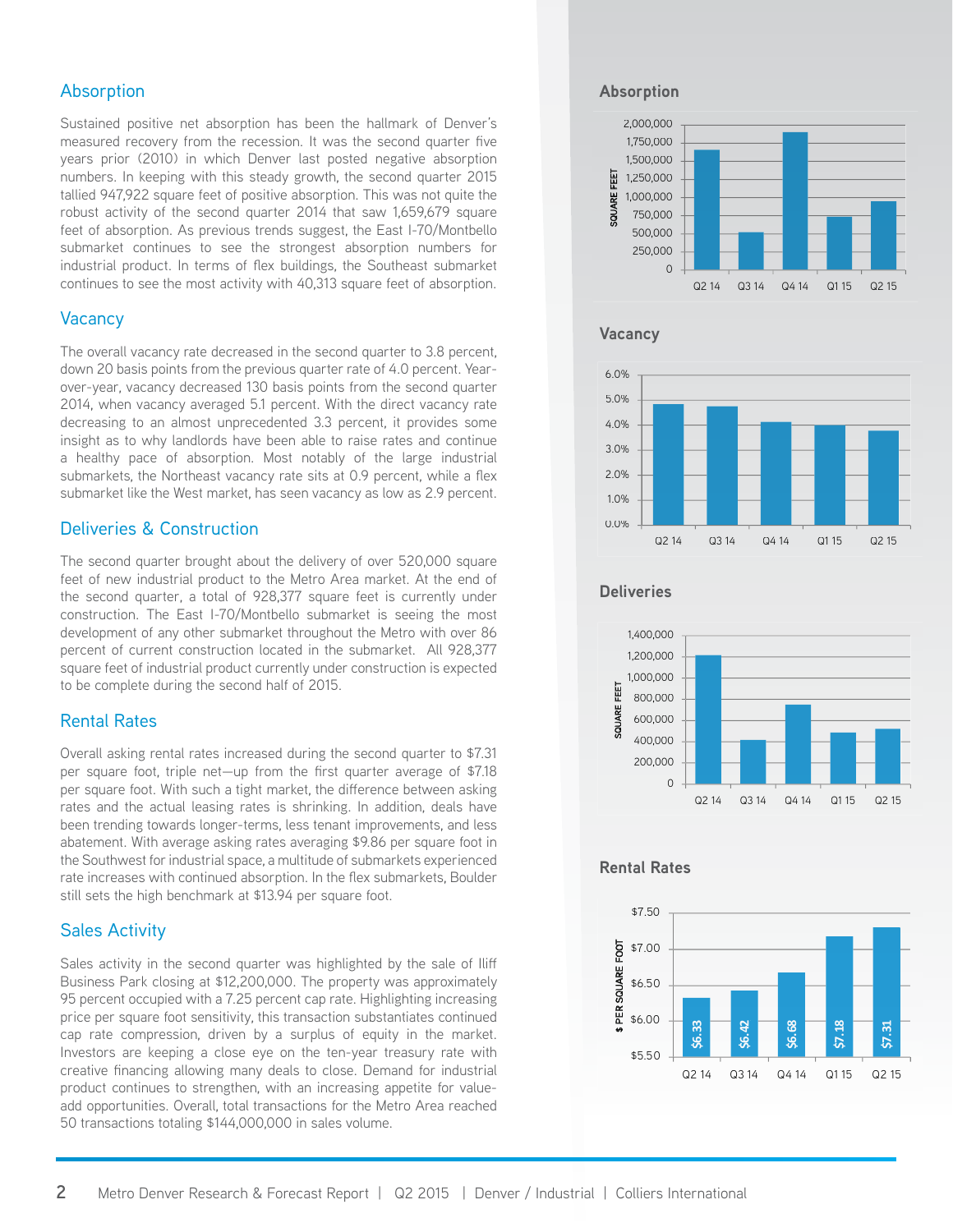## **Recent Transactions**

| Industrial - Denver - Sales Activity |                  |                    |                |                  |                                      |                            |  |  |  |  |  |
|--------------------------------------|------------------|--------------------|----------------|------------------|--------------------------------------|----------------------------|--|--|--|--|--|
| <b>PROPERTY</b>                      | <b>SUBMARKET</b> | <b>SALES PRICE</b> | <b>SIZE SF</b> | <b>PRICE PSF</b> | <b>BUYER</b>                         | <b>SELLER</b>              |  |  |  |  |  |
| <b>Iliff Business Park</b>           | Southeast        | \$12,200,000       | 130,748        | \$93.31          | <b>MIG</b>                           | <b>Trigate Capital</b>     |  |  |  |  |  |
| 1201 W. Mansfield Avenue             | Southwest        | \$9,721,500        | 191,009        | \$50.90          | Northstar Commercial<br>Partners     | Drake Real Estate Services |  |  |  |  |  |
| Huron Business Center                | <b>North</b>     | \$7,530,000        | 78,187         | \$96.31          | Cedarbridge Apartments<br><b>LLC</b> | James Blair Properties     |  |  |  |  |  |

| <b>Industrial - Denver - Leasing Activity</b> |                     |                  |                   |                      |  |  |  |  |  |  |
|-----------------------------------------------|---------------------|------------------|-------------------|----------------------|--|--|--|--|--|--|
| <b>PROPERTY</b>                               | <b>SUBMARKET</b>    | <b>LEASED SF</b> | <b>LEASE TYPE</b> | <b>TENANT NAME</b>   |  |  |  |  |  |  |
| 10000 E. 56th Avenue                          | East I-70/Montbello | 131.399          | <b>New</b>        | Pet Supply           |  |  |  |  |  |  |
| 500 W. 53rd Place                             | Northwest           | 112,563          | Renewal           | Metech Recycling     |  |  |  |  |  |  |
| 8100 Southpark Way                            | Southwest           | 31.873           | <b>New</b>        | <b>Aspen Seating</b> |  |  |  |  |  |  |

| <b>Industrial Overview</b> |              |                                                  |                                                |                                                  |                                                 |                                                   |                                      |                                                             |                                                  |                                                |                                     |                                                  |                                                  |
|----------------------------|--------------|--------------------------------------------------|------------------------------------------------|--------------------------------------------------|-------------------------------------------------|---------------------------------------------------|--------------------------------------|-------------------------------------------------------------|--------------------------------------------------|------------------------------------------------|-------------------------------------|--------------------------------------------------|--------------------------------------------------|
| <b>EXISTING PROPERTIES</b> |              |                                                  | <b>VACANCY</b>                                 |                                                  |                                                 |                                                   | <b>ACTIVITY</b>                      | <b>ABSORPTION</b>                                           |                                                  | <b>CONSTRUCTION</b>                            |                                     |                                                  | <b>RENTS</b>                                     |
| SUBMARKET/<br><b>CLASS</b> | <b>BLDGS</b> | <b>TOTAL</b><br><b>INVENTORY</b><br><b>SQ FT</b> | <b>DIRECT</b><br><b>VACANCY</b><br><b>RATE</b> | <b>SUBLEASE</b><br><b>VACANCY</b><br><b>RATE</b> | <b>VACANCY</b><br><b>RATE</b><br><b>CURRENT</b> | <b>VACANCY</b><br><b>RATE</b><br><b>PRIOR QTR</b> | <b>LEASING</b><br><b>ACTIVITY SF</b> | <b>NET</b><br><b>ABSORPTION</b><br><b>CURRENT</b><br>QTR SF | <b>NET</b><br><b>ABSORPTION</b><br><b>YTD SF</b> | <b>DELIEVERIES</b><br><b>CURRENT</b><br>QTR SF | <b>DELIEVERIES</b><br><b>YTD SF</b> | <b>UNDER</b><br><b>CONSTRUCTION</b><br><b>SF</b> | <b>AVG</b><br><b>RENTAL</b><br><b>RATE (NNN)</b> |
| <b>AURORA</b>              |              |                                                  |                                                |                                                  |                                                 |                                                   |                                      |                                                             |                                                  |                                                |                                     |                                                  |                                                  |
| Industrial                 | 24           | 566,391                                          | 0.0%                                           | 0.0%                                             | 0.0%                                            | 0.0%                                              | $\overline{\phantom{a}}$             | $\overline{\phantom{a}}$                                    | $\overline{\phantom{a}}$                         | $\qquad \qquad -$                              | $\overline{\phantom{a}}$            | $\overline{a}$                                   | \$6.97                                           |
| Flex                       | 13           | 556,239                                          | 2.7%                                           | 0.0%                                             | 2.7%                                            | 1.4%                                              | $\overline{\phantom{a}}$             | (7,250)                                                     | 6,841                                            | $\overline{\phantom{a}}$                       | $\overline{\phantom{a}}$            | ٠                                                | \$7.00                                           |
| <b>Total</b>               | 37           | 1,122,630                                        | 1.3%                                           | 0.0%                                             | 1.3%                                            | 0.7%                                              | $\overline{\phantom{a}}$             | (7,250)                                                     | 6,841                                            | $\overline{\phantom{m}}$                       | ٠                                   | $\overline{a}$                                   | \$6.98                                           |
| <b>BOULDER</b>             |              |                                                  |                                                |                                                  |                                                 |                                                   |                                      |                                                             |                                                  |                                                |                                     |                                                  |                                                  |
| Industrial                 | 153          | 5,093,339                                        | 3.6%                                           | 0.2%                                             | 3.8%                                            | 3.7%                                              | 60.091                               | (4.964)                                                     | (50.160)                                         | $\overline{\phantom{a}}$                       | $\overline{\phantom{a}}$            | $\qquad \qquad =$                                | \$9.46                                           |
| Flex                       | 67           | 2,448,375                                        | 8.1%                                           | 0.4%                                             | 8.5%                                            | 9.3%                                              | 43,356                               | 18,569                                                      | 98,233                                           | $\overline{\phantom{a}}$                       | 95,922                              | ۰                                                | \$13.94                                          |
| Total                      | 220          | 7,541,714                                        | 5.1%                                           | 0.3%                                             | 5.3%                                            | 5.5%                                              | 103,447                              | 13,605                                                      | 48,073                                           | $\overline{\phantom{a}}$                       | 95,922                              | $\overline{\phantom{a}}$                         | \$11.86                                          |
| <b>BROOMFIELD</b>          |              |                                                  |                                                |                                                  |                                                 |                                                   |                                      |                                                             |                                                  |                                                |                                     |                                                  |                                                  |
| Industrial                 | 68           | 3,048,118                                        | 4.8%                                           | 0.4%                                             | 5.2%                                            | 5.9%                                              | 2,168                                | 22,680                                                      | 60,304                                           | $\overline{a}$                                 | $\overline{\phantom{a}}$            |                                                  | \$5.43                                           |
| Flex                       | 10           | 221,565                                          | 11.3%                                          | 0.0%                                             | 11.3%                                           | 11.3%                                             | $\overline{\phantom{a}}$             | $\sim$                                                      | (3,080)                                          | $\bar{ }$                                      | $\overline{\phantom{a}}$            | i,                                               | \$9.82                                           |
| <b>Total</b>               | 78           | 3,269,683                                        | 5.3%                                           | 0.3%                                             | 5.6%                                            | 6.3%                                              | 2,168                                | 22,680                                                      | 57,224                                           | $\overline{\phantom{a}}$                       | $\overline{\phantom{a}}$            | -                                                | \$5.54                                           |
| <b>CENTRAL</b>             |              |                                                  |                                                |                                                  |                                                 |                                                   |                                      |                                                             |                                                  |                                                |                                     |                                                  |                                                  |
| Industrial                 | 303          | 10,660,711                                       | 1.4%                                           | 0.3%                                             | 1.7%                                            | 2.6%                                              | 12,304                               | 94,438                                                      | (21, 473)                                        | $\qquad \qquad -$                              | $\qquad \qquad -$                   | $\overline{\phantom{a}}$                         | \$6.42                                           |
| Flex                       | 5            | 102,740                                          | 0.0%                                           | 0.0%                                             | 0.0%                                            | 0.0%                                              | $\sim$                               | $\sim$                                                      | $\sim$                                           | $\overline{\phantom{a}}$                       | $\sim$                              | ٠                                                | N/A                                              |
| <b>Total</b>               | 308          | 10,763,451                                       | 1.4%                                           | 0.3%                                             | 1.7%                                            | 2.6%                                              | 12,304                               | 94,438                                                      | (21, 473)                                        | $\overline{\phantom{a}}$                       | $\overline{\phantom{a}}$            | $\overline{\phantom{0}}$                         | \$6.42                                           |
| <b>EAST I-70/MONTBELLO</b> |              |                                                  |                                                |                                                  |                                                 |                                                   |                                      |                                                             |                                                  |                                                |                                     |                                                  |                                                  |
| Industrial                 | 1,031        | 71,388,644                                       | 3.4%                                           | 0.6%                                             | 4.0%                                            | 3.8%                                              | 609.865                              | 285,007                                                     | 828,064                                          | 466,540                                        | 858,965                             | 800,240                                          | \$7.80                                           |
| Flex                       | 27           | 1,041,932                                        | 2.6%                                           | 0.0%                                             | 2.6%                                            | 2.3%                                              | 6,540                                | (3,205)                                                     | (3.205)                                          | $\sim$                                         | $\sim$                              | $\sim$                                           | \$6.01                                           |
| <b>Total</b>               | 1,058        | 72,430,576                                       | 3.4%                                           | 0.6%                                             | 4.0%                                            | 4.0%                                              | 616,405                              | 281,802                                                     | 824,859                                          | 466,540                                        | 858,965                             | 800,240                                          | \$6.02                                           |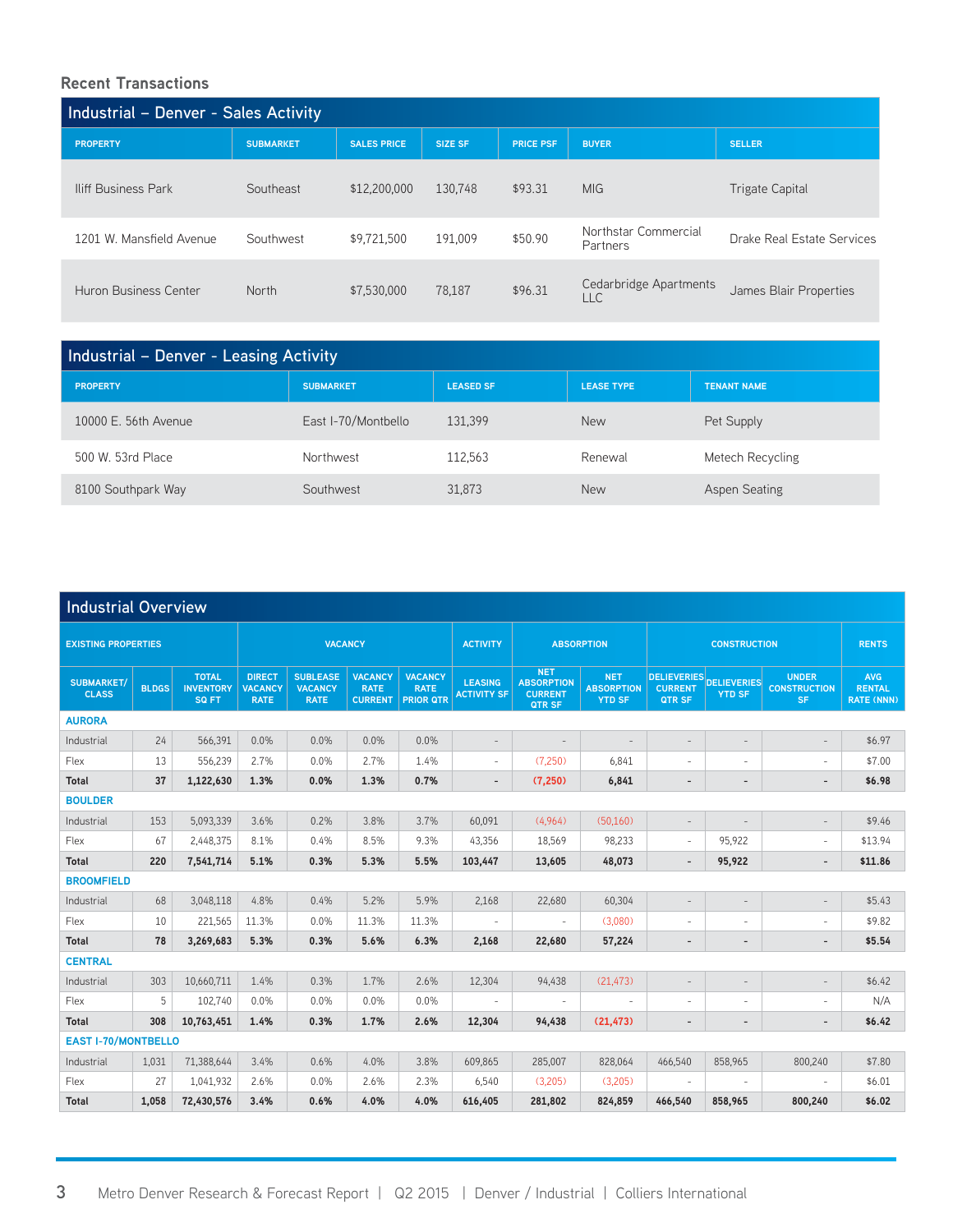| <b>LONGMONT</b>                               |       |             |       |       |       |       |                          |           |           |                          |                          |                          |         |
|-----------------------------------------------|-------|-------------|-------|-------|-------|-------|--------------------------|-----------|-----------|--------------------------|--------------------------|--------------------------|---------|
| Industrial                                    | 81    | 2,865,437   | 7.1%  | 0.0%  | 7.1%  | 4.8%  | 39,152                   | (67, 377) | (67, 377) | $\frac{1}{2}$            |                          |                          | \$6.66  |
| Flex                                          | 28    | 2,064,260   | 10.8% | 22.3% | 33.1% | 34.4% | 1,307                    | 27,248    | 45,863    | $\overline{\phantom{a}}$ | $\overline{\phantom{a}}$ | $\overline{\phantom{a}}$ | \$8.75  |
| Total                                         | 109   | 4,929,697   | 8.7%  | 9.4%  | 18.0% | 17.3% | 40,459                   | (40, 129) | (21, 514) | $\blacksquare$           | $\overline{\phantom{a}}$ | $\overline{\phantom{a}}$ | \$7.76  |
| <b>NORTH CENTRAL</b>                          |       |             |       |       |       |       |                          |           |           |                          |                          |                          |         |
| Industrial                                    | 433   | 16,906,135  | 2.1%  | 0.0%  | 2.1%  | 2.4%  | 53,313                   | (3,535)   | 21,227    | $\overline{\phantom{a}}$ | $\overline{\phantom{a}}$ | $\overline{\phantom{a}}$ | \$6.49  |
| Flex                                          | 13    | 354,738     | 6.9%  | 0.0%  | 6.9%  | 1.1%  | 20,437                   | (20, 437) | (18, 437) | $\overline{\phantom{a}}$ | $\overline{\phantom{a}}$ | $\overline{\phantom{a}}$ | \$8.11  |
| Total                                         | 446   | 17,260,873  | 2.2%  | 0.0%  | 2.2%  | 2.6%  | 73,750                   | (23, 972) | 2,790     | $\blacksquare$           | $\overline{\phantom{a}}$ | $\overline{\phantom{a}}$ | \$6.74  |
| <b>NORTH</b>                                  |       |             |       |       |       |       |                          |           |           |                          |                          |                          |         |
| Industrial                                    | 138   | 5,924,595   | 6.3%  | 0.0%  | 6.3%  | 11.2% | 309,033                  | 292,212   | 512,169   | $\overline{\phantom{a}}$ | $\overline{\phantom{a}}$ | $\overline{\phantom{a}}$ | \$6.48  |
| <b>Flex</b>                                   | 12    | 487,911     | 3.7%  | 0.0%  | 3.7%  | 3.7%  | $\overline{\phantom{a}}$ |           | 2,208     | $\overline{\phantom{a}}$ | $\overline{\phantom{a}}$ | $\overline{\phantom{a}}$ | \$8.71  |
| Total                                         | 150   | 6,412,506   | 6.1%  | 0.0%  | 6.1%  | 8.9%  | 309,033                  | 292,212   | 514,377   | $\overline{\phantom{a}}$ | $\blacksquare$           | $\overline{\phantom{a}}$ | \$6.68  |
| <b>NORTHEAST</b>                              |       |             |       |       |       |       |                          |           |           |                          |                          |                          |         |
| Industrial                                    | 364   | 15,342,628  | 0.9%  | 0.0%  | 0.9%  | 1.2%  | 7,233                    | 48,514    | (15, 332) | $\overline{\phantom{a}}$ | $\overline{\phantom{a}}$ |                          | \$6.86  |
| Flex                                          | 13    | 473,188     | 0.5%  | 0.0%  | 0.5%  | 1.5%  |                          | 4,700     | 4,350     | $\overline{\phantom{a}}$ | $\qquad \qquad -$        |                          | \$10.04 |
| Total                                         | 377   | 15,815,816  | 0.8%  | 0.0%  | 0.8%  | 0.8%  | 7,233                    | 53,214    | (10, 982) | $\overline{\phantom{a}}$ | $\overline{\phantom{a}}$ | $\blacksquare$           | \$7.05  |
| <b>NORTHWEST</b>                              |       |             |       |       |       |       |                          |           |           |                          |                          |                          |         |
| Industrial                                    | 319   | 11,983,362  | 3.6%  | 0.0%  | 3.6%  | 4.9%  | 35,255                   | 153,409   | 32,254    | $\overline{\phantom{a}}$ | $\overline{\phantom{a}}$ | 59,137                   | \$6.23  |
| Flex                                          | 68    | 2,339,343   | 4.5%  | 0.0%  | 4.5%  | 4.8%  | 8,369                    | 5,269     | 69,660    | $\overline{\phantom{a}}$ |                          |                          | \$10.56 |
| Total                                         | 387   | 14,322,705  | 3.8%  | 0.0%  | 3.8%  | 4.0%  | 43,624                   | 158,678   | 101,914   | $\blacksquare$           | $\sim$                   | 59,137                   | \$7.10  |
| <b>SOUTH CENTRAL</b>                          |       |             |       |       |       |       |                          |           |           |                          |                          |                          |         |
| Industrial                                    | 401   | 11,052,977  | 1.4%  | 0.0%  | 1.4%  | 1.6%  | 43,066                   | 13,070    | (41,961)  | $\sim$                   | $\overline{\phantom{a}}$ | $\sim$                   | \$6.88  |
| Flex                                          | 12    | 364,846     | 0.0%  | 0.0%  | 0.0%  | 0.0%  |                          |           | 1,500     | $\overline{\phantom{a}}$ | $\overline{\phantom{a}}$ | $\overline{\phantom{a}}$ | \$6.95  |
| Total                                         | 413   | 11,417,823  | 1.4%  | 0.0%  | 1.4%  | 1.0%  | 43,066                   | 13,070    | (40, 461) | $\overline{\phantom{a}}$ | $\blacksquare$           | $\overline{\phantom{a}}$ | \$6.88  |
| <b>SOUTHEAST</b>                              |       |             |       |       |       |       |                          |           |           |                          |                          |                          |         |
| Industrial                                    | 219   | 8,807,236   | 5.7%  | 0.0%  | 5.7%  | 4.6%  | 75,537                   | (59, 113) | 4,377     | 35,000                   | 35,000                   |                          | \$8.52  |
| Flex                                          | 166   | 5,900,829   | 9.0%  | 0.0%  | 9.0%  | 9.7%  | 84,674                   | 40,313    | 96,236    | $\overline{\phantom{a}}$ |                          | $\overline{\phantom{a}}$ | \$10.31 |
| Total                                         | 385   | 14,708,065  | 7.0%  | 0.0%  | 7.0%  | 6.6%  | 160,211                  | (18,800)  | 100,613   | 35,000                   | 35,000                   | $\blacksquare$           | \$9.47  |
| <b>SOUTHWEST</b>                              |       |             |       |       |       |       |                          |           |           |                          |                          |                          |         |
| Industrial                                    | 172   | 5,417,989   | 2.2%  | 0.1%  | 2.3%  | 2.4%  | 4,552                    | 5,088     | 8,388     | $\overline{\phantom{a}}$ | $\overline{\phantom{a}}$ | $\sim$                   | \$9.86  |
| Flex                                          | 51    | 1,755,882   | 5.2%  | 0.0%  | 5.2%  | 6.7%  | 37,796                   | 26,037    | 37,701    | $\overline{\phantom{a}}$ | $\overline{\phantom{a}}$ | 69,000                   | \$8.15  |
| Total                                         | 223   | 7,173,871   | 2.9%  | 0.1%  | 3.0%  | 3.6%  | 42,348                   | 31,125    | 46,089    | $\overline{\phantom{a}}$ | $\blacksquare$           | 69,000                   | \$8.34  |
| <b>WELD COUNTY</b>                            |       |             |       |       |       |       |                          |           |           |                          |                          |                          |         |
| Industrial                                    | 384   | 15,951,139  | 1.7%  | 0.0%  | 1.8%  | 1.8%  | 13,100                   | 30,441    | 31,251    | 20,000                   | $\overline{\phantom{a}}$ |                          | \$8.63  |
| Flex                                          | 24    | 1,111,524   | 37.0% | 0.0%  | 37.0% | 37.6% | 37,900                   | 6,072     | 6,072     |                          | $\overline{\phantom{m}}$ |                          | \$7.95  |
| Total                                         | 408   | 17,062,663  | 4.0%  | 0.0%  | 4.1%  | 7.4%  | 51,000                   | 36,513    | 37,323    | 20,000                   | ÷                        |                          | \$8.58  |
| <b>WEST</b>                                   |       |             |       |       |       |       |                          |           |           |                          |                          |                          |         |
| Industrial                                    | 218   | 14,142,914  | 1.3%  | 0.0%  | 1.3%  | 1.7%  | 16,528                   | 51,056    | 10,280    | $\overline{\phantom{a}}$ | $\overline{\phantom{a}}$ | $\overline{\phantom{a}}$ | \$6.92  |
| Flex                                          | 51    | 1,852,672   | 2.7%  | 0.3%  | 2.9%  | 2.4%  | 900                      | (10, 320) | 29,465    | $\overline{\phantom{a}}$ | $\overline{\phantom{a}}$ | $\overline{\phantom{a}}$ | \$8.97  |
| Total                                         | 269   | 15,995,586  | 1.5%  | 0.0%  | 1.5%  | 1.5%  | 52,006                   | 40,736    | 39,745    | $\overline{\phantom{a}}$ | $\overline{\phantom{a}}$ | $\blacksquare$           | \$7.31  |
| <b>MARKET TOTAL</b>                           |       |             |       |       |       |       |                          |           |           |                          |                          |                          |         |
| Industrial                                    | 4,308 | 199,151,615 | 2.8%  | 0.3%  | 3.1%  | 3.3%  | 1,281,197                | 860,926   | 1,312,011 | 521,540                  | 893,965                  | 859,377                  | \$6.66  |
| Flex                                          | 560   | 21,076,044  | 8.2%  | 2.3%  | 10.4% | 10.9% | 241,279                  | 86,996    | 373,407   | $\overline{\phantom{a}}$ | 95,922                   | 69,000                   | \$10.10 |
| Total                                         | 4,868 | 220,227,659 | 3.3%  | 0.4%  | 3.8%  | 4.0%  | 1,522,476                | 947,922   | 1,685,418 | 521,540                  | 989,887                  | 928,377                  | \$7.31  |
| DENVER MARKET QUARTERLY COMPARISON AND TOTALS |       |             |       |       |       |       |                          |           |           |                          |                          |                          |         |
| Q2 15                                         | 4,868 | 220,227,659 | 3.3%  | 0.4%  | 3.8%  | 4.0%  | 1,522,476                | 947,922   | 1,685,418 | 521,540                  | 989,887                  | 928,377                  | \$7.31  |
| Q1 15                                         | 4,865 | 219,738,210 | 3.6%  | 0.4%  | 4.0%  | 4.1%  | 2,574,102                | 737,496   | 737,496   | 488,347                  | 488,347                  | 1,797,566                | \$7.18  |
| Q4 14                                         | 4,864 | 219,263,151 | 4.7%  | 0.5%  | 4.1%  | 4.8%  | 3,030,640                | 1,903,511 | 4,824,626 | 749,891                  | 2,979,004                | 2,232,247                | \$6.68  |
| Q3 14                                         | 4,861 | 218,697,642 | 5.3%  | 0.5%  | 4.8%  | 4.8%  | 3,920,058                | 523,940   | 2,921,115 | 417,398                  | 2,229,113                | 1,810,965                | \$6.42  |
| Q2 14                                         | 4,862 | 218,343,577 | 6.4%  | 0.5%  | 4.8%  | 5.1%  | 3,962,459                | 1,659,679 | 2,397,175 | 1,216,802                | 1,811,715                | 855,271                  | \$6.33  |